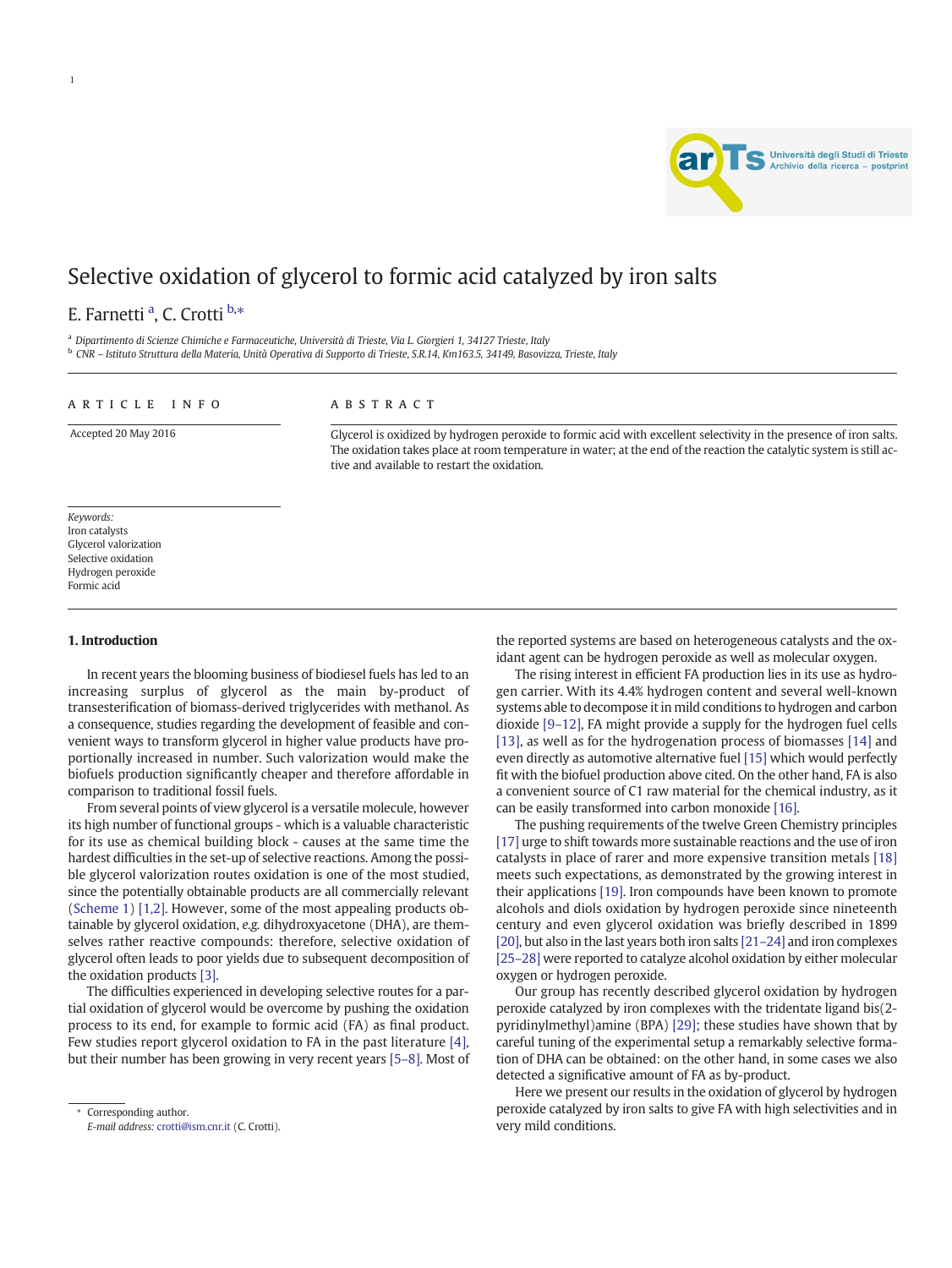<span id="page-1-0"></span>

Scheme 1. Possible products of glycerol oxidation.

#### 2. Results and discussion

The oxidation of glycerol by hydrogen peroxide catalyzed by  $Fe(OTf)_2$  (Tf = trifluoromethanesulfonate) and BPA in acetonitrile/ water 2:1 gave a 25% selectivity of FA besides the main product DHA (Table 1 entry 1). The reaction was carried out at r.t. with a 2.8 hydrogen

| Oxidation of glycerol with $H_2O_2$ catalyzed by iron compounds <sup>a</sup> . |  |  |  |
|--------------------------------------------------------------------------------|--|--|--|
|--------------------------------------------------------------------------------|--|--|--|

peroxide/glycerol ratio and three equivalents of BPA with respect to the iron salt. Similar results were obtained using the preformed complex  $[Fe(BPA)<sub>2</sub>(OTf)<sub>2</sub>]$  in the presence of added BPA as catalytic system (entry 2): all these findings are consistent with those reported in our previous paper [\[29\]](#page-3-0).

In order to push the oxidation further, we increased the total amount of  $H_2O_2$  to 11 equivalents, which were added in 1.1 eq portions at intervals of 30 min (entry 3 and [Fig. 1](#page-2-0)). GC analysis of the reaction mixture after each addition showed that the first two equivalents of hydrogen peroxide caused partial oxidation of glycerol to a mixture of DHA and glyceraldehyde; upon addition of further amounts of hydrogen peroxide we detected the formation of FA which rapidly became the main product of the reaction. In the course of the addition of  $H_2O_2$ , initially formed glyceraldehyde disappeared and besides FA only traces of DHA were detected in solution, together with minor amounts of a new product which was identified as glycolic acid (GA) (see [Scheme 2\)](#page-2-0). After ten additions (11 equivalents of hydrogen peroxide), the oxidation of glycerol was almost complete to produce FA and GA; no other products were detected. Further addition of  $H_2O_2$  caused no modifications to the reaction mixture. On the other hand, no significative differences were observed when the same overall amount of hydrogen peroxide was added in a single step (entry 4).

When a catalytic test was performed replacing glycerol with FA as substrate no reaction was observed, as opposed to the results reported by Walton [\[4\]](#page-3-0) on the iron catalyzed oxidation of FA to carbon dioxide and water.

The use of Fe $(OTf)_2$  as catalyst in the absence of BPA gave even better results, with an almost complete glycerol conversion to FA and only traces of DHA and glycolic acid as by-products (entry 5). We repeated several times the catalytic cycle by adding new loads of fresh glycerol and hydrogen peroxide, obtaining comparable yields of FA: thus, at the end of the reaction the catalytic system was still active and available to restart the oxidation without significative loss of activity.

We repeated the reaction reported in entry 5 by adding hydrogen peroxide in 1.1 eq portions at intervals of 30 min (entry 6 and [Fig. 2](#page-2-0)) and we verified that the evolution of the reaction catalyzed by

| Oxidation or glyceror with 11909 catalyzed by from compounds. |                          |                 |                                    |                       |           |                 |                |                |                 |  |  |  |
|---------------------------------------------------------------|--------------------------|-----------------|------------------------------------|-----------------------|-----------|-----------------|----------------|----------------|-----------------|--|--|--|
| Entry                                                         | Catalyst                 | [BPA(tot)]/[Fe] | Solvent                            | $[H_2O_2]/[glycerol]$ | $t$ (min) | Conv. $b$ (%)   | DHA Sel. (%)   | GA Sel. (%)    | FA Sel. (%)     |  |  |  |
|                                                               | $Fe(OTf)_2 + BPA$        |                 | MeCN:H <sub>2</sub> O <sup>c</sup> | 2.8                   | 90        | 25              | 72             |                | 25              |  |  |  |
|                                                               | $[Fe(BPA)2(OTF)2] + BPA$ |                 | MeCN:H <sub>2</sub> O <sup>c</sup> | 2.8                   | 90        | 18              | 74             |                | 22              |  |  |  |
|                                                               | $Fe(OTf)_2 + BPA$        |                 | MeCN:H <sub>2</sub> O <sup>c</sup> | 11.2 <sup>d</sup>     | 280       | 99              | Traces         | 6              | 93              |  |  |  |
| 4                                                             | $Fe(OTf)_2 + BPA$        |                 | MeCN:H <sub>2</sub> O <sup>c</sup> | $11.2^e$              | 36        | 96              |                | 6              | 92              |  |  |  |
| 5                                                             | $Fe(OTf)_2$              |                 | MeCN:H <sub>2</sub> O <sup>c</sup> | 11.2 <sup>e</sup>     | 36        | 99              | Traces         | Traces         | 99              |  |  |  |
| 6                                                             | $Fe(OTf)_2$              |                 | MeCN:H <sub>2</sub> O <sup>c</sup> | 4.4 <sup>d</sup>      | 106       | 100             | Traces         |                | 98              |  |  |  |
|                                                               | $Fe(OTf)_2$              |                 | MeCN:H <sub>2</sub> O <sup>c</sup> | 4.2 <sup>e</sup>      | 6         | 97              | Traces         | Traces         | 96              |  |  |  |
| 8                                                             | $Fe(OTf)_2$              |                 | H <sub>2</sub> O                   | 4.2 <sup>e</sup>      | 6         | 99              | Traces         | 4              | 94              |  |  |  |
| 9                                                             | $Fe(OTf)_2 + BPA$        |                 | H <sub>2</sub> O                   | 4.2 <sup>e</sup>      | 36        | 82              | 24             | 12             | 63              |  |  |  |
| 10 <sup>t</sup>                                               | $Fe(OTf)_2$              |                 | H <sub>2</sub> O                   | 4.2 <sup>e</sup>      | 6         | 99              |                |                | 95              |  |  |  |
| 11 <sup>g</sup>                                               | $Fe(OTf)_2$              |                 | H <sub>2</sub> O                   | 4.2 <sup>e</sup>      | 6         | 99 <sup>h</sup> | Tracesh        | 3 <sup>h</sup> | 95 <sup>h</sup> |  |  |  |
| $12^i$                                                        | $Fe(OTf)_2$              |                 | H <sub>2</sub> O                   | 4.2 <sup>e</sup>      | 6         | 98 <sup>h</sup> | 0 <sup>h</sup> | 5 <sup>h</sup> | 95 <sup>h</sup> |  |  |  |
| 13 <sup>j</sup>                                               | $Fe(OTf)_2$              |                 | H <sub>2</sub> O                   | 4.2 <sup>e</sup>      | 16        | 98              | Traces         |                | 97              |  |  |  |
| $14^k$                                                        | $Fe(OTf)_2$              |                 | H <sub>2</sub> O                   | $4.2^{1}$             | 60        | $\Omega$        | $\Omega$       |                | $\mathbf{0}$    |  |  |  |
| 15                                                            | $Fe(OTf)$ <sub>3</sub>   |                 | H <sub>2</sub> O                   | 4.2 <sup>e</sup>      | 6         | 99              | Traces         |                | 99              |  |  |  |
| 16                                                            | FeCl <sub>2</sub>        |                 | H <sub>2</sub> 0                   | 4.2 <sup>e</sup>      | 6         | 99              | Traces         |                | 95              |  |  |  |
| 17                                                            | FeCl <sub>3</sub>        |                 | H <sub>2</sub> O                   | 4.2 <sup>d</sup>      | 6         | 99              | Traces         |                | 97              |  |  |  |

<sup>a</sup> Experimental conditions: [Fe] = 1.0 × 10<sup>-2</sup> M; [glycerol]/[Fe] = 35. Isolated yields could not be provided, since all efforts to separate FA from reaction mixture were unsuccessful; therefore all yields are based on GC analyses (see Experimental section in Supplementary data).

<sup>b</sup> Calculated as % of glycerol reacted.<br>
<sup>c</sup> MeCN:H<sub>2</sub>O ratio = 2:1.

Addition of H<sub>2</sub>O<sub>2</sub> in portions of 40  $\mu$  (1.1 equivalents) each.<br>Addition of H<sub>2</sub>O<sub>2</sub> in a single portion.<br>Reaction carried out in closed and thermostatted vessel.

<sup>g</sup> A second load of fresh glycerol was added after the end of the first reaction and a second addition of  $H_2O_2$  was repeated.<br><sup>h</sup> Overall results.

A third load of fresh glycerol was added after the end of the second reaction and a third addition of  $H_2O_2$  was repeated. [glycerol]/[Fe] = 100.

Reaction carried out with t-BuOOH as oxidant.

 $\frac{1}{1}$  [t-BuOOH]/[glycerol] (t-BuOOH 70% w/w).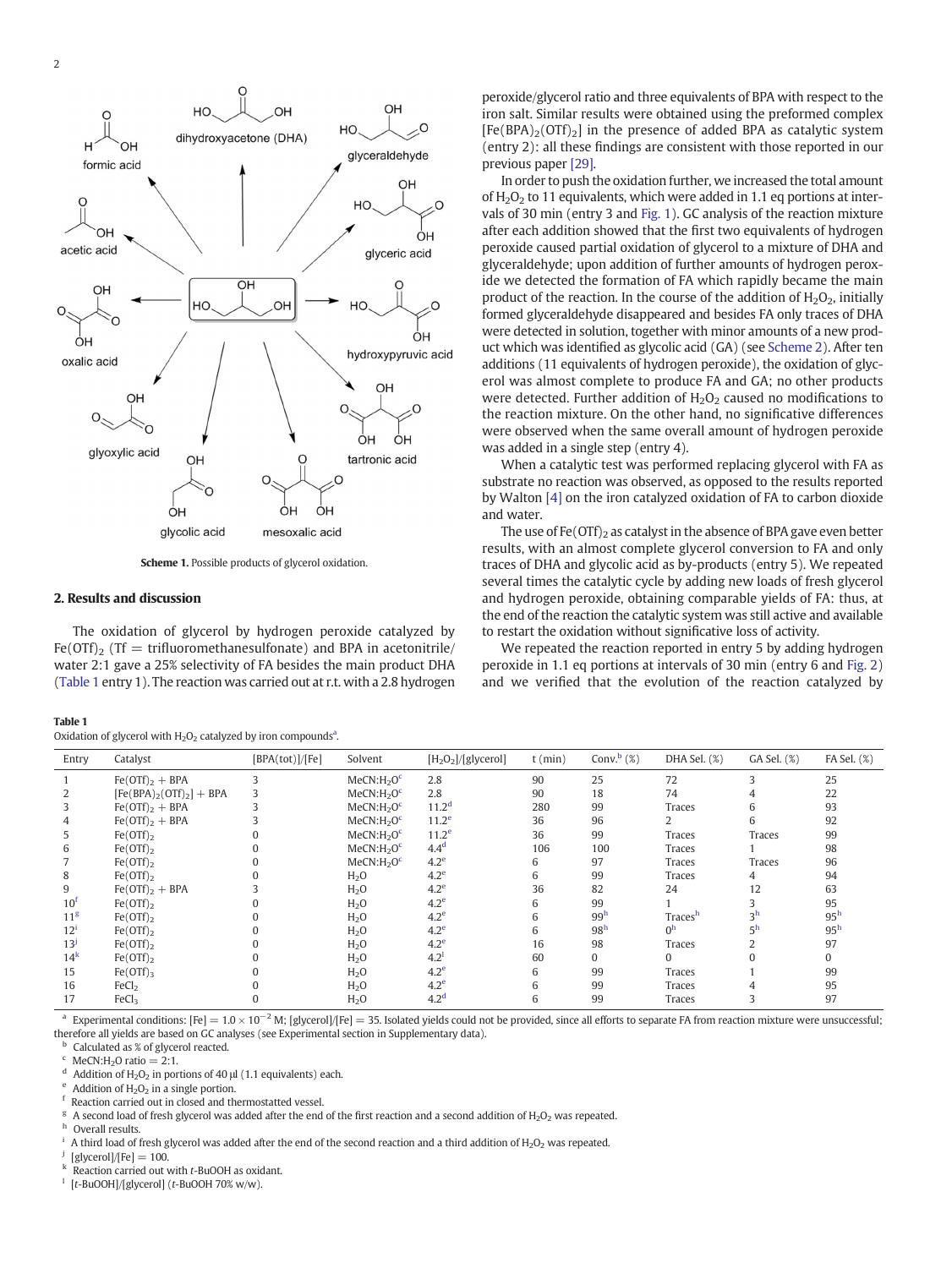<span id="page-2-0"></span>



Fig. 2. Glycerol oxidation by  $H_2O_2$  in MeCN: $H_2O$  (2:1) catalyzed by Fe(OTf)<sub>2</sub>. Exp. conditions: [Fe] =  $1.0 \times 10$ –2 M; [glycerol]/[Fe] = 35; (- $\bullet$ -): glycerol; (- $\bullet$ -): formic acid; (-■-): DHA; (-✕-): glycolic acid.

Fig. 1. Glycerol oxidation by  $H_2O_2$  in MeCN:  $H_2O$  (2:1) catalyzed by Fe(OTf)<sub>2</sub> + BPA (1:3). Exp. conditions: [Fe]  $= 1.0 \times 10-2$  M; [glycerol]/[Fe]  $= 35$ ; (- $\bullet$ -): glycerol; (- $\bullet$ -): formic acid; (-■-): DHA; (-+-): glyceraldehyde; (-✕-): glycolic acid.

 $Fe(OTf)_2$  was the same either in the presence or in the absence of the cocatalyst BPA (compare entries 3 and 6); the main differences in the latter case were a lower production of DHA and glyceraldehyde and the use of fewer equivalents of hydrogen peroxide to obtain a complete glycerol oxidation.

In several reports of heterogeneously catalyzed glycerol oxidation, the reaction was proposed to occur via formation of intermediates such as DHA, glyceraldehyde, glycolic acid, glyceric acid and oxalic acid [\[30](#page-3-0)–32]. In the present case, the results shown in Figs. 1 and 2 indicate that the initial glycerol oxidation products were DHA and glyceraldehyde, which upon further addition of hydrogen peroxide were in turn oxidized to FA; in contrast, formation of glycolic acid was not followed



Scheme 2. Glycerol oxidation to formic acid (FA) and glycolic acid (GA).

by further oxidation. Notably, other possible oxidation products were never detected in the reaction mixture.

The results of entry 6 and Fig. 2 evidence that after addition of 4.4 equivalents of  $H_2O_2$  oxidation of glycerol to FA was complete under these experimental conditions, in agreement with the stoichiometry of the oxidation from glycerol to formic acid. Therefore, we carried out a reaction by slow addition of 4.2 equivalents of  $H_2O_2$  to the reaction mixture (one drop every 15 s, 6 min altogether): glycerol oxidation was completed immediately after the last  $H_2O_2$  addition, with no further reaction occurring afterwards (entry 7). A faster addition of hydrogen peroxide gave rise to somewhat lower conversion, probably due to partial hydrogen peroxide decomposition which is known to occur in the presence of iron salts [\[21,25\]](#page-3-0).

We tested water as solvent to improve the sustainability of the reaction; the catalytic reactions performed in water gave similar results to those in acetonitrile/water, with only a slight decrease in FA selectivity (entry 8), thus confirming the full feasibility of the reaction in environmentally friendly setting. As already observed in acetonitrile/water mixture (see entries 4 and 5), also in water in the presence of BPA the reaction was less selective, giving mixtures of DHA, glycolic acid and formic acid (compare entries 8 and 9). These results can be interpreted in terms of formation of two catalytically active species, i.e. a free cationic iron species which promotes glycerol oxidation to formic acid on one hand, and on the other a Fe/BPA complex which is responsible for the glycerol oxidation to DHA.

In order to minimize the effects of temperature variations, we performed the reaction in a vessel closed by a serum cap and kept at constant temperature (21 °C) in a thermostatted oil bath: the results of such experiment (entry 10) were comparable to those obtained in an open vessel. At the end of the reaction a second catalytic cycle with a new glycerol load and subsequent oxidation by  $H_2O_2$  addition was performed, followed by an analogous third cycle. The results, reported in entries 11 and 12 respectively, show for both catalytic cycles a remarkable selectivity in FA, with no apparent loss of catalytic activity. The only detectable side effect was the absence of DHA and a moderate increase of glycolic acid yield. The high catalytic activity was confirmed by increasing the catalytic ratio [glycerol]/[Fe] to 100 (entry 13), without significative variation on both glycerol conversion and FA selectivity.

The effect of choice of the oxidizing agent was tested by replacing hydrogen peroxide with another peroxide: use of tert-butyl hydroperoxide, a frequently employed oxidant in iron promoted alcohol